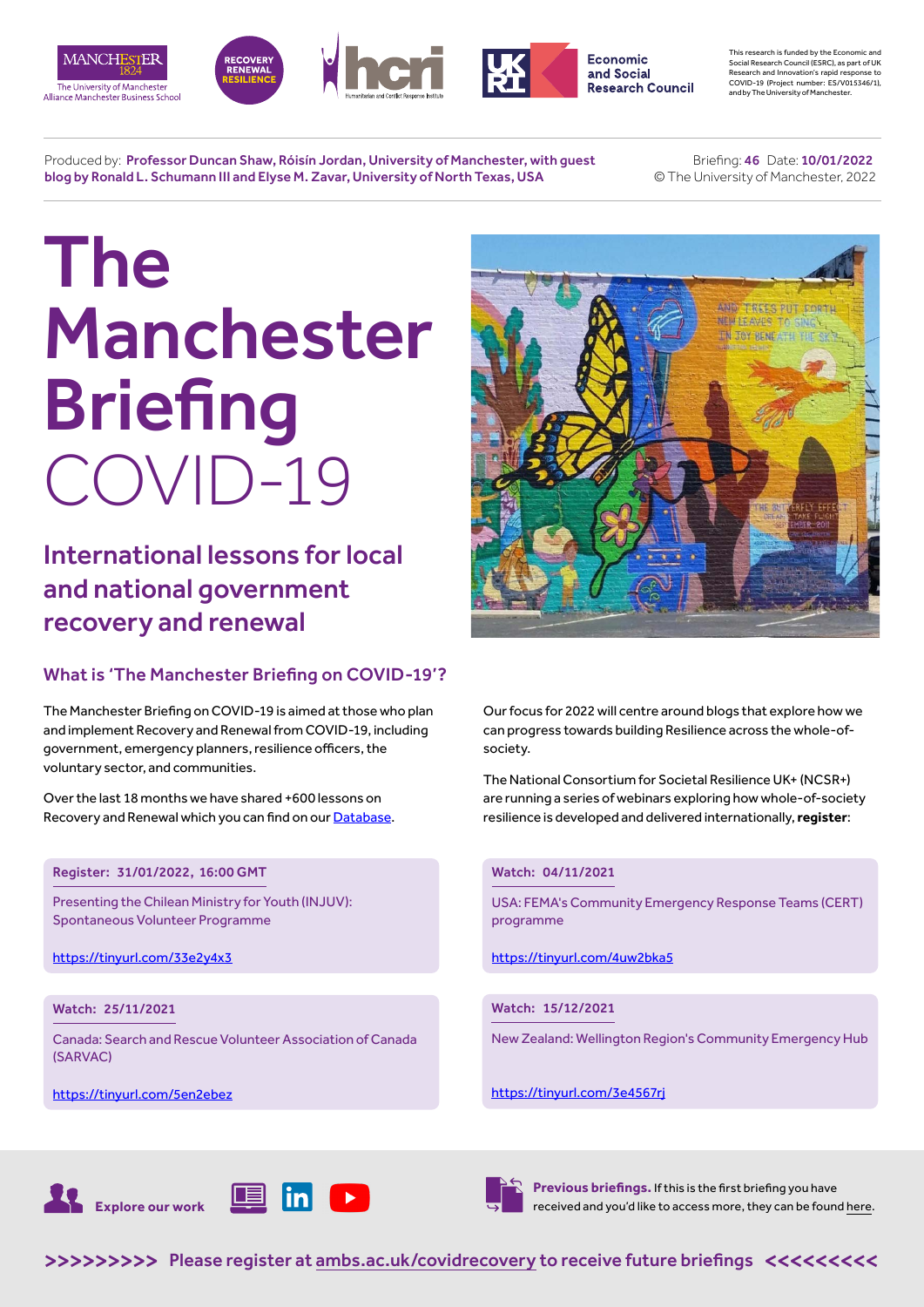# Commemorating COVID: Opportunities for Community Recovery and **Resilience**

*Written by Ronald L. Schumann III ([ronald.schumann@unt.edu](mailto:ronald.schumann%40unt.edu?subject=)) and Elyse M. Zavar [\(elyse.zavar@unt.edu\)](mailto:elyse.zavar%40unt.edu?subject=), University of North Texas, USA*

#### Introduction

Commemoration offers individuals and communities the opportunity to collectively remember tragic events. While some commemorations memorialize losses of people and places themselves, others seek to honour or thank helpers, including first responders and volunteers. These collective remembrances vary not only in topic but in form and timing (Foote 1997; Eyre 2007). Commemorations may take the form of physical objects, such as monuments, plaques, or memento-covered fences. They may also be performances, like moments of silence, ceremonies, or anniversary observances. Timing varies considerably, with some commemorations emerging in the initial days of a tragedy, while others are created years afterward. Regardless of their form, topic, or time of emergence, commemorations can aid in the emotional, psychological, and physical recoveries of impacted communities. This briefing considers *where, when*, and the fundamental principles of *how* we might commemorate COVID as a critical aspect of recovery and building the resilience of communities.

Although remembrances following disasters, crises, and tragedies are common across the world, the nature of the COVID-19 pandemic presents three unique challenges for communities seeking to commemorate. First, environmental disasters like floods, wildfires, or cyclones tend to be geographically bound and leave behind physical scars on the landscape marking their path. By contrast, pandemic diseases like COVID-19 are everywhere. Apart from the absence of loved ones themselves and the storefronts that may be temporarily shuttered during lockdowns, COVID-19 leaves few visual cues on the landscape to indicate the full extent of the loss felt in affected communities. This is especially problematic as commemoration is frequently tied to the place, or site, where a tragedy has occurred. In a placeless, global pandemic, local leaders and organisations/groups who support communities may ask: *where* should we commemorate COVID-19?

Second, the prolonged time frame of the COVID-19 pandemic further complicates commemoration. Environmental disasters like those named above are generally sudden in nature, with a well-defined beginning and end. Since **commemoration forms part of the long-term recovery process**, it typically begins after a disaster has ended (Kates and Pijawka 1977; Zavar and Schumann 2019). As communities resume normal routines and reconstruct damaged infrastructure, commemoration enables a collective sense of closure and moving beyond the tragedy. On one hand, the prolonged, uncertain duration of the COVID-19 pandemic makes it difficult to pinpoint the end of the disaster and the start of recovery. On the other hand, unlike most other disasters, with COVID-19, communities have not waited for recovery's end to initiate their commemorations. In fact, communities have organized commemorations since the pandemic's earliest days. Recall, for instance, the first lockdowns across Europe, when coordinated applause, toasts, and musical performances for embattled hospital workers echoed nightly from balconies and open windows. Given the agonizing persistence of the pandemic, with its evolving variants and fluctuating outbreaks, local leaders and organisations/groups who support communities may wonder: *when* should we commemorate COVID-19?

Beyond the confounding questions of where and when to appropriately remember COVID-19, the question of *how* to best remember COVID-19 presents its own challenges. Yet this question also offers an array of opportunities to **promote collective recovery and to enhance community resilience**. Drawing from examples of past commemorations from our own fieldwork, we spotlight five vignettes of remembrances. These can serve as both inspiration and guidance to identify best practices for how to commemorate the COVID-19 in ways that meet the needs of the community.

#### Public Art

Public art serves as an important medium for collective remembrance as it simultaneously records past tragic events for the public at large and engages individual audience members to interpret meanings based on their own experiences and perspectives. In this way, public art **can serve as an inclusive form of material commemoration that captures multiple perspectives from those affected by loss**. We observe this in the community of Joplin, Missouri, where the downtown is decorated with several public murals that simultaneously remember those who perished in one of the deadliest tornadoes in modern U.S. history while honoring the subsequent strength of the community to recover and rebuild (Visit Joplin 2021). One mural, The Butterfly Effect by Dave Loewenstein, spotlights the hope and rebirth of the community using a meaningful local symbol, the butterfly: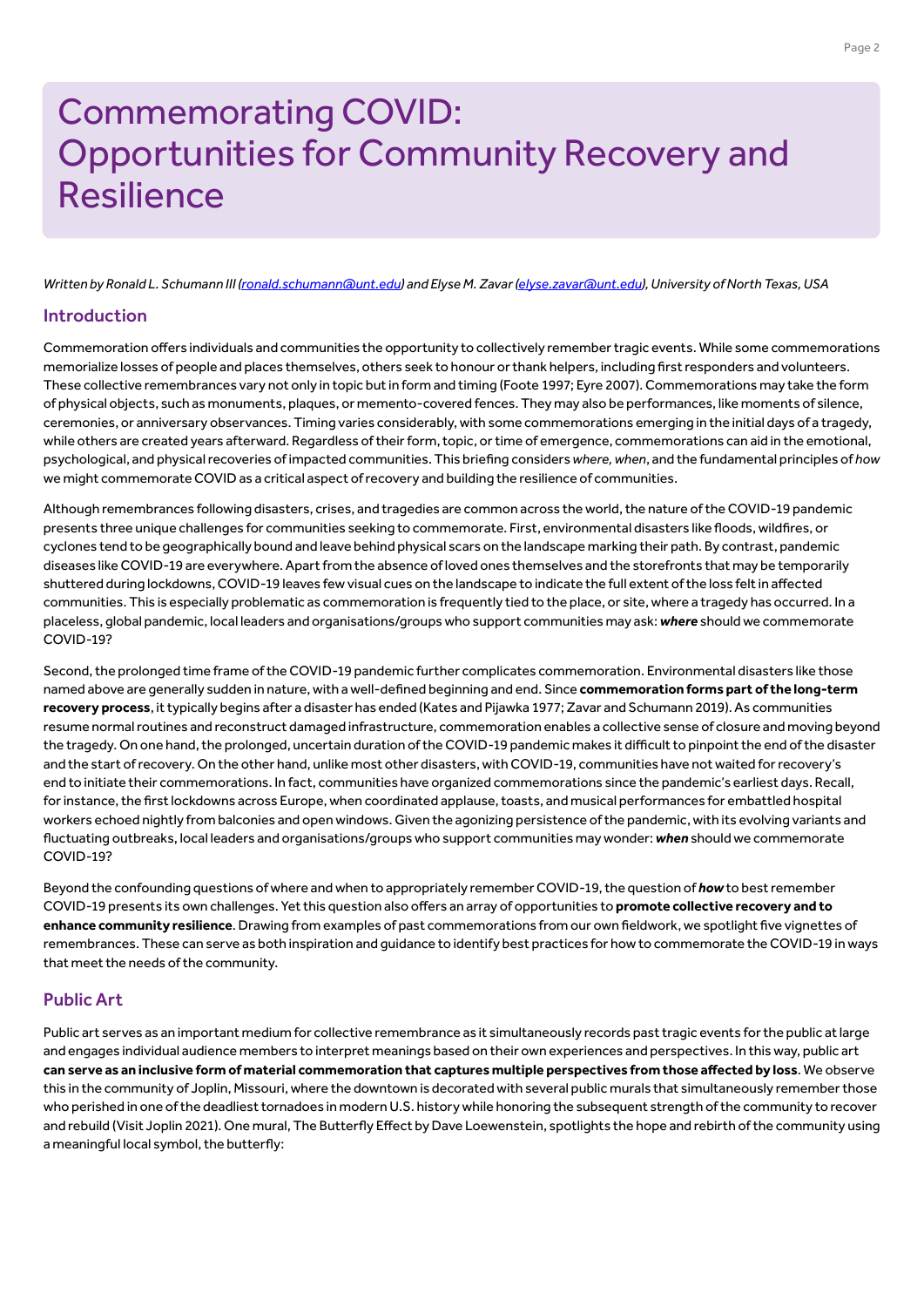

*Figure 1: The Butterfly Effect by Dave Loewenstein is a public mural commemorating the violent EF-5 Tornado that struck Joplin, Missouri, in 2011. Photo credit: Elyse Zavar.*

Following the tornado, many child survivors reported that butterfly people protected them from the effects of the tornado (Rowland 2021). When Loewenstein asked local children to draw pictures to be included in the mural, many drew butterflies, which he incorporated into the design. In this way, **the mural honours and preserves the collective memory, especially the experiences of children affected by the tornado**, while also allowing individuals to interpret the meaning based on personal systems of belief. For some, the butterfly people represent Christian depictions of angels while for others they serve as a non-religious reminder of the strength of the community. Public art may act as an important medium for COVID-19 remembrances as it allows for the collective remembering of the shared tragedy while also accommodating individual and personal experiences of loss.

# Memory Walls

Similar shows of artistry can be seen in the memory walls erected in public or private settings during disaster recovery. These nostalgic collages of cherished belongings and/or photographs can be assembled to remember specific people, social communities, or vibrant gathering places lost to tragedy. Whether ephemeral or long-lived, these displays facilitate grief work for individuals while also supporting community healing and unification on a collective level. After Hurricane Katrina, we observed a memory wall emerge in a Gulfport, Mississippi, nightclub that was destroyed and later rebuilt. This memory wall contained several guitars, cracked plates, faded record covers, old photos, and a damaged sign salvaged from amid the hurricane debris:



*Figure 2: Section of a memory wall in a privately-owned Gulfport, Mississippi, nightclub. The wall was created to aid recovery from Hurricane Katrina, which devastated the region in 2005. Photo Credit: Sonya (Hurricane Katrina survivor).*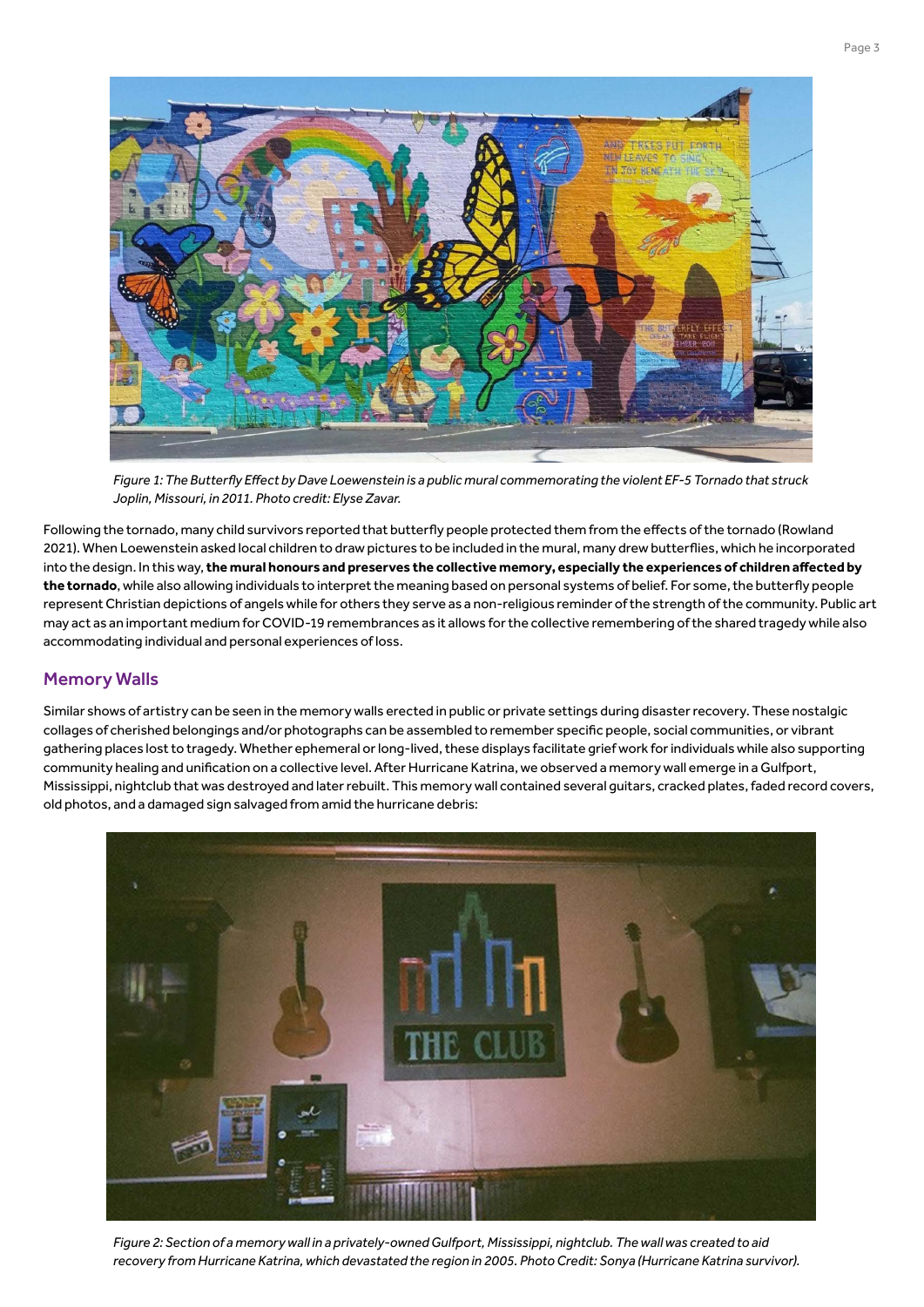Above the nightclub's stage and adjacent to the memory wall, a new sign proclaimed the venue's post-storm name, "[The Club] II." This sign alluded to the memory wall's transcendent role in reincarnating the former club's sense of place within the rebuilt venue. The memory wall was assembled by the club's longtime owner, and conversations with her revealed layers of meaning behind the collage. For her, the wall represented fondness for the old club, yearning for "easier days" before the storm, testimony to the hard work she and dedicated patrons undertook to rebuild, and symbolism of the club's rebirth as a neighborhood institution. She also revealed that creating the memory wall was a cathartic process in her personal psychological recovery from Katrina (Schumann 2015). Much like the public art produced in the wake of the Joplin tornado, this post-Katrina memory wall contained no direct reference to the focal disaster. Such omissions are common and often preferable when informal displays are created by individuals or communities with the intent of self-healing. On the other hand, when formal displays are created by institutions, explicit references to the focal event are necessary to prevent feelings of insensitivity and to contribute positively to the community's ongoing grief work (Logan 2015; Xu 2018; Simpson and de Alwis 2008). We expect that some COVID-19 memorials will similarly utilize artifacts like memory walls to invoke the spirit of cherished people or places lost so they may live on beyond the pandemic. When constructed in a sensitive fashion that supports healing, these emergent and planned works of art may even spark joy among future onlookers unacquainted with the pandemic's tragic inspiration.

# Collective Performances

While physical remembrances like murals and memory walls allow for commemoration to occur spontaneously, collective performances, especially related to anniversaries, **allow for larger groups to gather together at a set time and date to remember**. In many instances, these collective events raise donations that help advance recovery or resilience activities. Returning to the community of Joplin, Missouri, a local marathon, the Joplin Memorial Run (JMR), is held each year to remember the lives lost, thank volunteers, and celebrate the progress the town has made towards recovery (Nelan, Zavar, and Ray 2020). To meet each of these remembrance goals, two coordinated events are held across the Memorial Run weekend. First, a somber, reflective Walk of Remembrance occurs the evening before the main race events where local community members walk the last mile of the race course passing flags with the names of those who died in the tornado near the finish line. During this emotional event, families and friends gather at their loved one's flag to honor their memory. The next morning, the atmosphere of the JMR shifts from somber to celebratory as runners and volunteers from near and far participate in the race festivities (Figure 3.). As part of the JMR, donations are made to local organizations to help the on-going recovery efforts.



*Figure 3: The annual Joplin Memorial Run remembers lives lost to the tornado, thanks volunteers, and celebrates the town's recovery progress. Photo Credit: Elyse Zavar.*

Commemoration marathons like the JMR may be a model for COVID-19 remembrances, especially given the precedent of medical-related marathons like Relay for Life, the St. Jude Memphis Marathon, and the Susan G. Komen Race for the Cure. These race events serve as fundraisers that simultaneously seek to advance medical research, raise awareness, and support those affected by cancer and other lifethreatening diseases. Similar honour models could be used for COVID-19 commemorations that seek to generate financial support for affected families, advance medical research, thank frontline workers, and remember those we lost.

### Social Media

Moving beyond material artifacts and physical gatherings, social media **can provide a digital and interactive medium for collectively remembering losses from tragic events** (Recuber 2012). Two community Facebook pages illustrate this potential. The first page centers on the community of Wakenda, Missouri, which was devastated by the 1993 Missouri River floods. Residents of the town were relocated through a federal property acquisition program and the town was subsequently unincorporated (Zavar 2019). This public page encourages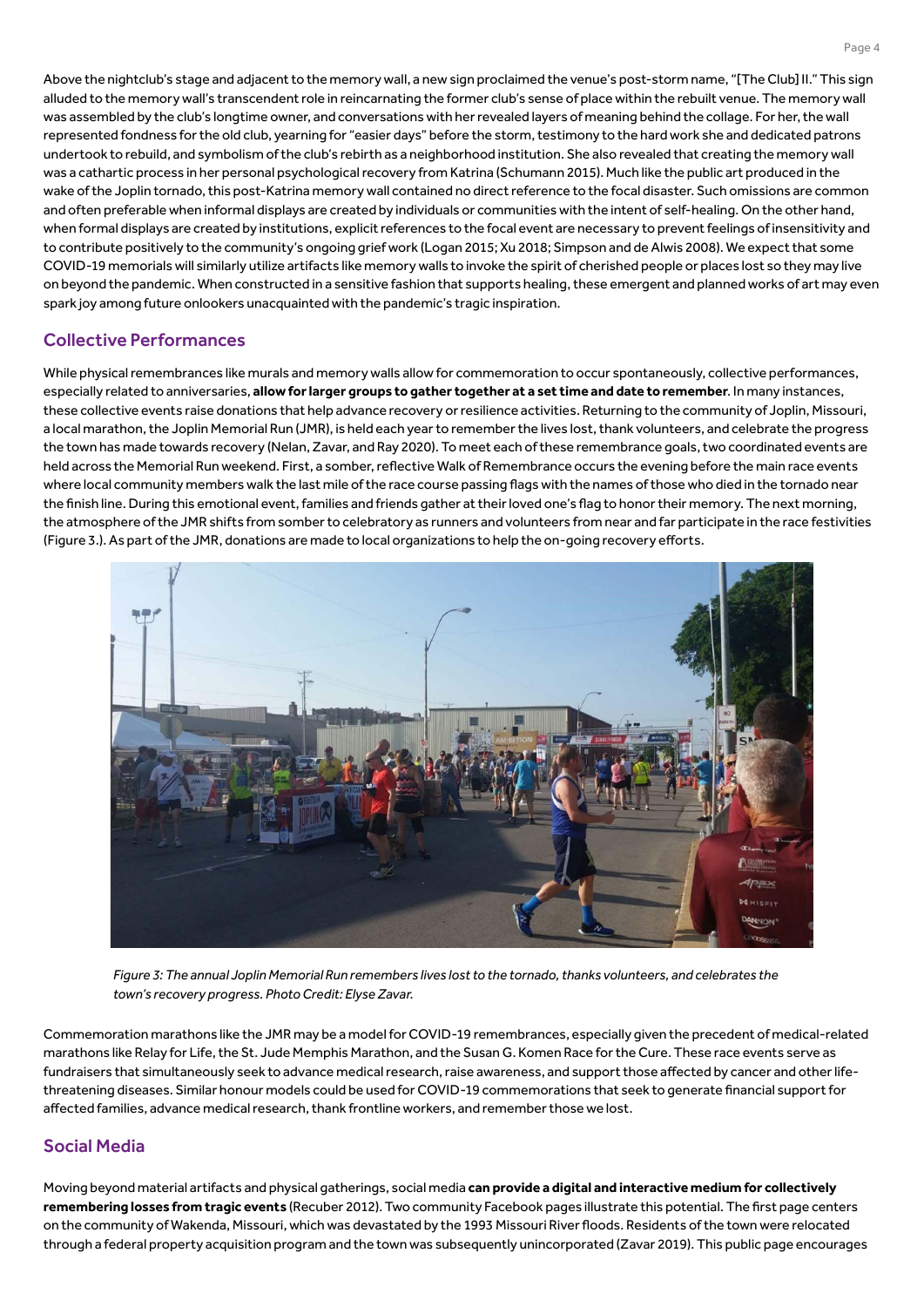former town residents and descendants to (re)connect and remember the disbanded community. Posts include school yearbook photos, local newspaper articles, and snapshots of women's auxiliary members. The second page, "Gone But Not Forgotten on the Mississippi Coast," has a regional focus. Established after Hurricane Katrina, this private page enables members to reminisce with others about landmarks lost to time or to disasters. Beyond old photographs of landmarks themselves, interspersed postings compare Hurricane Katrina's impacts to those from 1969's Category 5 Hurricane Camille. Such posts initiate flurries of shared survivor experiences and offer a means of coping with long-term, residual anxiety. These pages demonstrate how digital objects may be used to articulate and share a collective sense of loss among survivors. Significantly, these **virtual commemorations can connect people across vast distances and multiple tragedies**. In response to the COVID-19 pandemic, many have turned to social media as a way to connect with the outside world amid quarantines, travel restrictions, and bans against in-person gatherings. Digital commemoration has the potential to deepen those connections by serving as a mode for celebration, mourning, emotional healing, and cross-disaster learning in the wake of the COVID-19 pandemic.

#### Intergenerational Resilience Stories

So far our vignettes have primarily described ways that commemorations can benefit community members in the present, but more significantly, **remembrances can shape the ethos of a community well into the future**. Commemorations draw throughlines from events in the past to future trajectories, and in doing so, they may support social learning, adaptation, activism, and identity formation across multiple generations and traumas (Mileti 1999; Zavar and Schumann 2019; Schumann et al. 2021). To illustrate this, we travel to Princeville, North Carolina, the first town chartered by freed African Americans following the American Civil War. Educational signs at a schoolhouseturned-museum (Figure 4), one of the only historic structures, chronicle the town's collective journey "From Slavery to Freedom Hill." Although the signage identifies losses from 1999's Hurricane Floyd and subsequent repetitive flood events as tragedies, these are not the commemorative focal points. Instead, the signs remember the spirit of resilience against forces threatening to undermine the community's hard-won independence:

"After the war, former slaves sought refuge at a U.S. Army camp located here on the plantations of John Lloyd and Lafayette Dancy. The freedmen called their settlement of huts and shanties on the Tar River floodplain Freedom Hill. [...] The town struggled to survive during the Jim Crow Era, defeating efforts early in the twentieth century to annex it to Tarboro."

Local context is important here. In contrast to majority black Princeville, the much larger neighboring town of Tarboro lies outside the floodplain and is majority white. Therefore, the historical links made in the signs publicly acknowledge how racial and other social inequities have perpetuated losses in the community. In doing so, they legitimize the collective minority experience for present and future generations.



*Figure 4: A historic schoolhouse-turned-museum (above) and educational signage (below) scaffold an intergenerational story of resilience retold by community members in Princeville, North Carolina. The town has been severely impacted by flooding from Hurricanes Floyd (1999), Matthew (2016), and Florence (2018), plus seven other floods before 1965. Photo credit: Ronald Schumann.*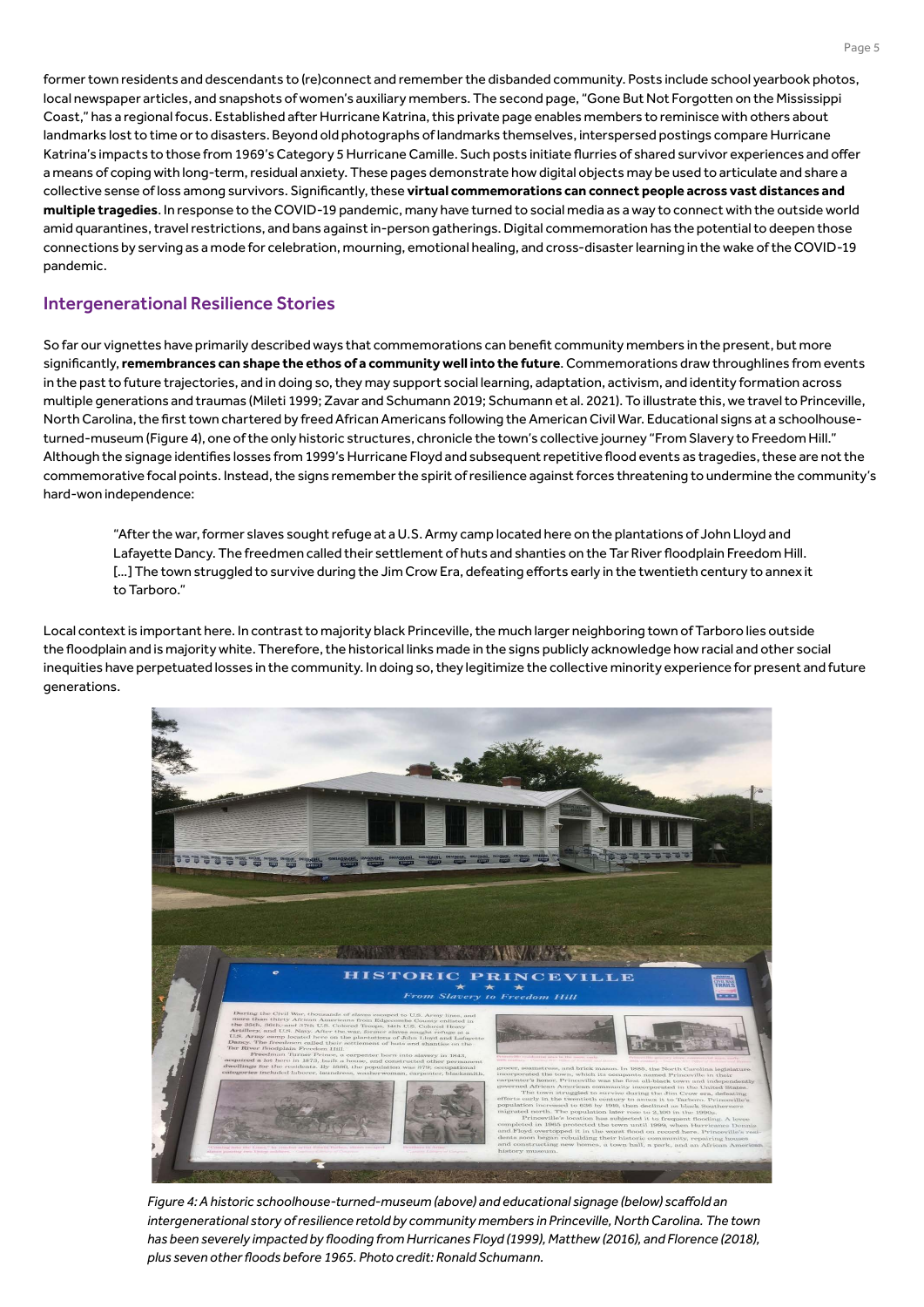This vignette is instructive for COVID-19 commemorations in three ways. First, due to the ravages of time and repeated disasters, "Freedom Hill" is a place where few material remnants remain. Instead, the stories of resilience shared among community members form the basis of the town's commemoration, and these stories are what bind citizens together. In similar fashion, the COVID-19 pandemic has left few material artifacts to support remembering, thus necessitating commemoration through storytelling. Second, the educational signs and historic school-turned-museum are far from Princeville's only commemorations. These elements work in tandem with commemorative performances (e.g., community dinners, citizen meetings, religious and holiday celebrations) to retell and reaffirm stories of resilience. In the context of COVID-19, multiple commemorations will and must emerge to adequately tell the full story of loss and resilience. Third, this vignette implores us to acknowledge COVID-19's disproportionately heavy toll on minority communities, particularly Communities of Color, and the need for memorials to recognize the voices and experiences of marginalized groups. Generations of compounding injustices have created the combination of factors responsible for these staggering losses: greater workplace exposure to the virus, chronic health conditions that exacerbate symptoms, vaccine hesitancy stemming from mistrust of a historically exploitative medical sector, lack of available financial and social safety nets, and ethnic violence arising from stigmatization over the disease's spread. **Only by openly recounting the injustices that shaped the pandemic's toll will COVID-19 commemorations avoid inciting resentment among affected communities and instead help transform collective loss into collective resilience.**

# Key Takeaway Points

We encourage all local leaders and organisations/groups who support communities to embrace commemoration as a cornerstone of their recovery efforts in helping community members process the collective emotional trauma of the COVID-19 pandemic. Drawing lessons from previous tragedies, COVID-19 **commemorations can offer communities a crucial opportunity to memorialize persons lost to the disease, honor frontline workers, and amplify the diverse lived experiences** of those impacted. Although the details of *where* and *when* to remember COVID-19 should be tailored to locally salient experiences, fundamental principles of *how* to best commemorate COVID-19 are largely universal:

- 1. Commemoration can *and should* take many forms, tangible and intangible, depending on the community's wants and needs.
- 2. Given that memory is a continuous and collective story, effective commemorations should link to other historical events and lost places that are significant to community members.
- 3. To be restorative in healing emotional wounds, commemorations *must* acknowledge previous injustices.
- 4. One size does *not* fit all when it comes to commemoration. Instead, people's unique, localized experiences should guide the types of commemorations that occur.
- 5. Commemoration does not have to be officially sanctioned to perform memory work. Often grassroots commemorations spearheaded by community members in a bottom-up fashion prove more meaningful than efforts organized in a top-down manner.

Using these best practices to facilitate and champion COVID-19 commemorations, local leaders and organisations/groups who support communities can assuage the collective trauma experienced during the global pandemic. Effective and meaningful commemorations will help communities preserve the memory of the pandemic, weave it into their collective identities, inspire disaster-resilient cultural practices among future generations, and further progress toward a more just society.

#### **References**

Eyre, A. 2007. Remembering: Community Commemoration After Disaster. In *Handbook of Disaster Research*, edited by H. Rodriguez, E. L. Quarantelli, and R. R. Dynes, 441-455. New York: Springer.

Foote, K. E. 1997. *Shadowed Ground: America's Landscapes of Violence and Tragedy*. Austin: University of Texas Press.

Kates, R. W. and D. Pijawka. 1977. From Rubble to Monument, In *Reconstruction Following Disaster*, edited by J. E. Haas, R. W. Kates, and M. J. Bowden, 1-12. Cambridge: MIT Press.

Logan, W. 2015. Bushfire Catastrophe in Victoria, Australia: Public Record, Accountability, Commemoration, Memorialization and Heritage Protection. *National Identities* 17 (2): 155–74.

Mileti, D. 1999. *Disasters by design: A reassessment of natural hazards in the United States*. Washington: Joseph Henry Press.

Nelan, M.M., Zavar, E. and S.J. Ray. 2020. Chasing Utopia: Disaster Memorial Volunteers at the Joplin Memorial Race. *International Journal of Disaster Risk Reduction* 44.

Recuber, T. 2012. The Prosumption of Commemoration: Disasters, Digital Memory Banks, and Online Collective Memory. *American Behavioral Scientist* 56 (4): 531–49.

Rowland 2021. 'Butterfly people' a testament to things seen and unseen. https://www.columbiadailyherald.com/story/opinion/2021/04/28/ stephen-rowland-butterfly-people/4852703001/ (last accessed 20 October 2021).

Schumann, R. L., III. 2015. The meaning of place recovery on the Mississippi Gulf Coast. Ph.D. dissertation. University of South Carolina, Columbia.